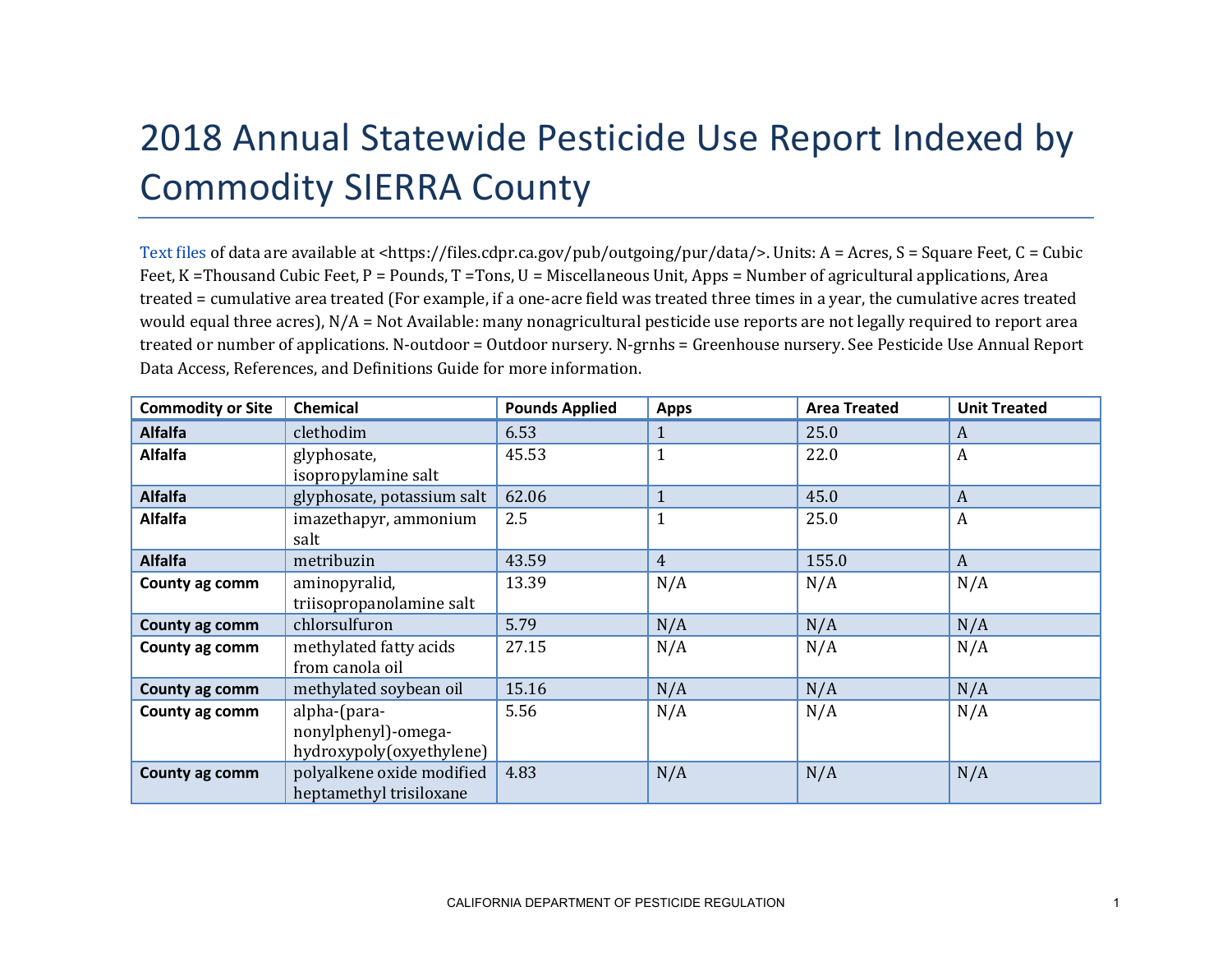| <b>Commodity or Site</b> | <b>Chemical</b>                                                 | <b>Pounds Applied</b> | <b>Apps</b>    | <b>Area Treated</b> | <b>Unit Treated</b> |
|--------------------------|-----------------------------------------------------------------|-----------------------|----------------|---------------------|---------------------|
| County ag comm           | triclopyr, butoxyethyl<br>ester                                 | 19.25                 | N/A            | N/A                 | N/A                 |
| Forest, timberland       | aminopyralid,<br>triisopropanolamine salt                       | 9.04                  | $\mathbf{1}$   | 68.9                | $\mathbf{A}$        |
| Forest, timberland       | borax                                                           | 115.0                 | 13             | 107.0               | A                   |
| Forest, timberland       | disodium octaborate<br>tetrahydrate                             | 238.14                | 24             | 593.0               | $\boldsymbol{A}$    |
| Forest, timberland       | glyphosate,<br>dimethylamine salt                               | 932.51                | 10             | 334.2               | $\boldsymbol{A}$    |
| Forest, timberland       | hexazinone                                                      | 25.15                 | $\overline{3}$ | 87.4                | $\boldsymbol{A}$    |
| Forest, timberland       | methylated soybean oil                                          | 395.43                | 14             | 423.2               | $\boldsymbol{A}$    |
| Forest, timberland       | alpha-(para-<br>nonylphenyl)-omega-<br>hydroxypoly(oxyethylene) | 70.33                 | 14             | 423.2               | $\boldsymbol{A}$    |
| Forest, timberland       | triclopyr, triethylamine<br>salt                                | 34.62                 | $\overline{4}$ | 89.0                | $\boldsymbol{A}$    |
| Pastureland              | aminopyralid,<br>triisopropanolamine salt                       | 2.11                  | $\mathbf{1}$   | 10.0                | $\mathbf{A}$        |
| Rangeland                | alpha-alkyl (c12-c14)-<br>omega-<br>hydroxypoly(oxyethylene)    | 0.37                  | N/A            | 500.0               | $\boldsymbol{A}$    |
| Rangeland                | aminopyralid,<br>triisopropanolamine salt                       | 0.84                  | N/A            | 500.0               | $\boldsymbol{A}$    |
| Rangeland                | fatty acids derived from<br>tallow                              | 0.15                  | N/A            | 500.0               | $\boldsymbol{A}$    |
| Rangeland                | alpha-(para-<br>nonylphenyl)-omega-<br>hydroxypoly(oxyethylene) | 0.37                  | N/A            | 500.0               | $\boldsymbol{A}$    |
| Rangeland                | triclopyr, triethylamine<br>salt                                | 1.61                  | N/A            | 500.0               | $\boldsymbol{A}$    |
| <b>Rights of way</b>     | alpha-alkyl (c12-c14)-<br>omega-<br>hydroxypoly(oxyethylene)    | 0.74                  | N/A            | N/A                 | N/A                 |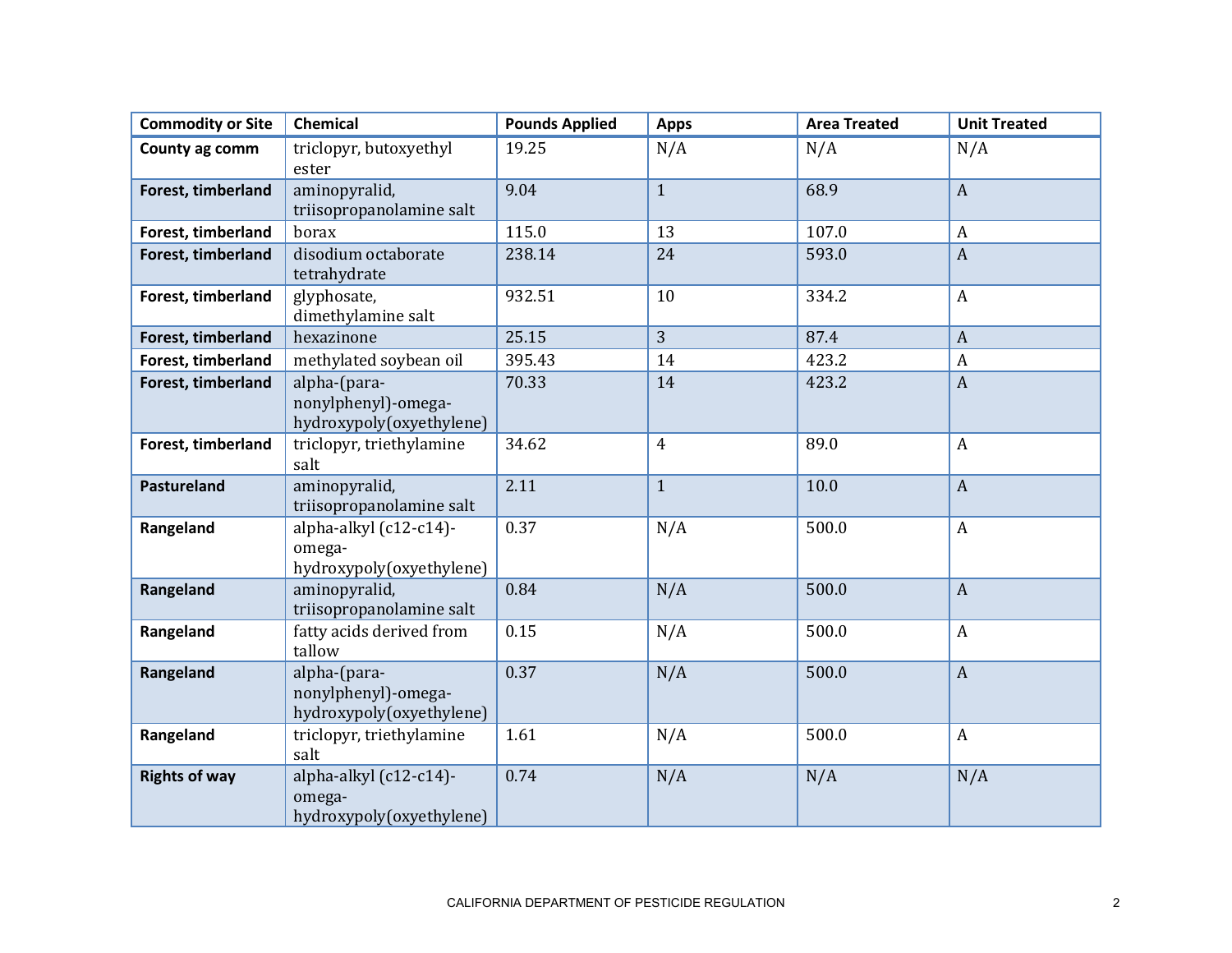| <b>Commodity or Site</b> | <b>Chemical</b>                                                 | <b>Pounds Applied</b> | <b>Apps</b> | <b>Area Treated</b> | <b>Unit Treated</b> |
|--------------------------|-----------------------------------------------------------------|-----------------------|-------------|---------------------|---------------------|
| <b>Rights of way</b>     | aminopyralid,<br>triisopropanolamine salt                       | 0.84                  | N/A         | N/A                 | N/A                 |
| <b>Rights of way</b>     | borax                                                           | 743.72                | N/A         | N/A                 | N/A                 |
| <b>Rights of way</b>     | copper carbonate, basic                                         | 25.71                 | N/A         | N/A                 | N/A                 |
| <b>Rights of way</b>     | copper ethanolamine<br>complexes, mixed                         | 21.46                 | N/A         | N/A                 | N/A                 |
| <b>Rights of way</b>     | copper hydroxide                                                | 6.73                  | N/A         | N/A                 | N/A                 |
| <b>Rights of way</b>     | dazomet                                                         | 318.45                | N/A         | N/A                 | N/A                 |
| <b>Rights of way</b>     | diethylene glycol                                               | 0.03                  | N/A         | N/A                 | N/A                 |
| <b>Rights of way</b>     | dimethylpolysiloxane                                            | < 0.01                | N/A         | N/A                 | N/A                 |
| <b>Rights of way</b>     | disodium octaborate<br>tetrahydrate                             | 18.36                 | N/A         | N/A                 | N/A                 |
| <b>Rights of way</b>     | fatty acids, mixed                                              | 0.06                  | N/A         | N/A                 | N/A                 |
| <b>Rights of way</b>     | fatty acids derived from<br>tallow                              | 0.3                   | N/A         | N/A                 | N/A                 |
| <b>Rights of way</b>     | foramsulfuron                                                   | 0.01                  | N/A         | N/A                 | N/A                 |
| <b>Rights of way</b>     | glufosinate-ammonium                                            | 0.18                  | N/A         | N/A                 | N/A                 |
| <b>Rights of way</b>     | indaziflam                                                      | 0.05                  | N/A         | N/A                 | N/A                 |
| <b>Rights of way</b>     | iodosulfuron-methyl-<br>sodium                                  | < 0.01                | N/A         | N/A                 | N/A                 |
| <b>Rights of way</b>     | metam-sodium                                                    | 110.85                | N/A         | N/A                 | N/A                 |
| <b>Rights of way</b>     | alpha-(para-<br>nonylphenyl)-omega-<br>hydroxypoly(oxyethylene) | 0.83                  | N/A         | N/A                 | N/A                 |
| <b>Rights of way</b>     | oleic acid, methyl ester                                        | 0.12                  | N/A         | N/A                 | N/A                 |
| <b>Rights of way</b>     | rimsulfuron                                                     | 0.03                  | N/A         | N/A                 | N/A                 |
| <b>Rights of way</b>     | sulfentrazone                                                   | 0.2                   | N/A         | N/A                 | N/A                 |
| <b>Rights of way</b>     | thiencarbazone-methyl                                           | < 0.01                | N/A         | N/A                 | N/A                 |
| <b>Rights of way</b>     | triclopyr, butoxyethyl<br>ester                                 | 0.09                  | N/A         | N/A                 | N/A                 |
| <b>Rights of way</b>     | alpha-undecyl-omega-<br>hydroxypoly(oxyethylene)                | 0.08                  | N/A         | N/A                 | N/A                 |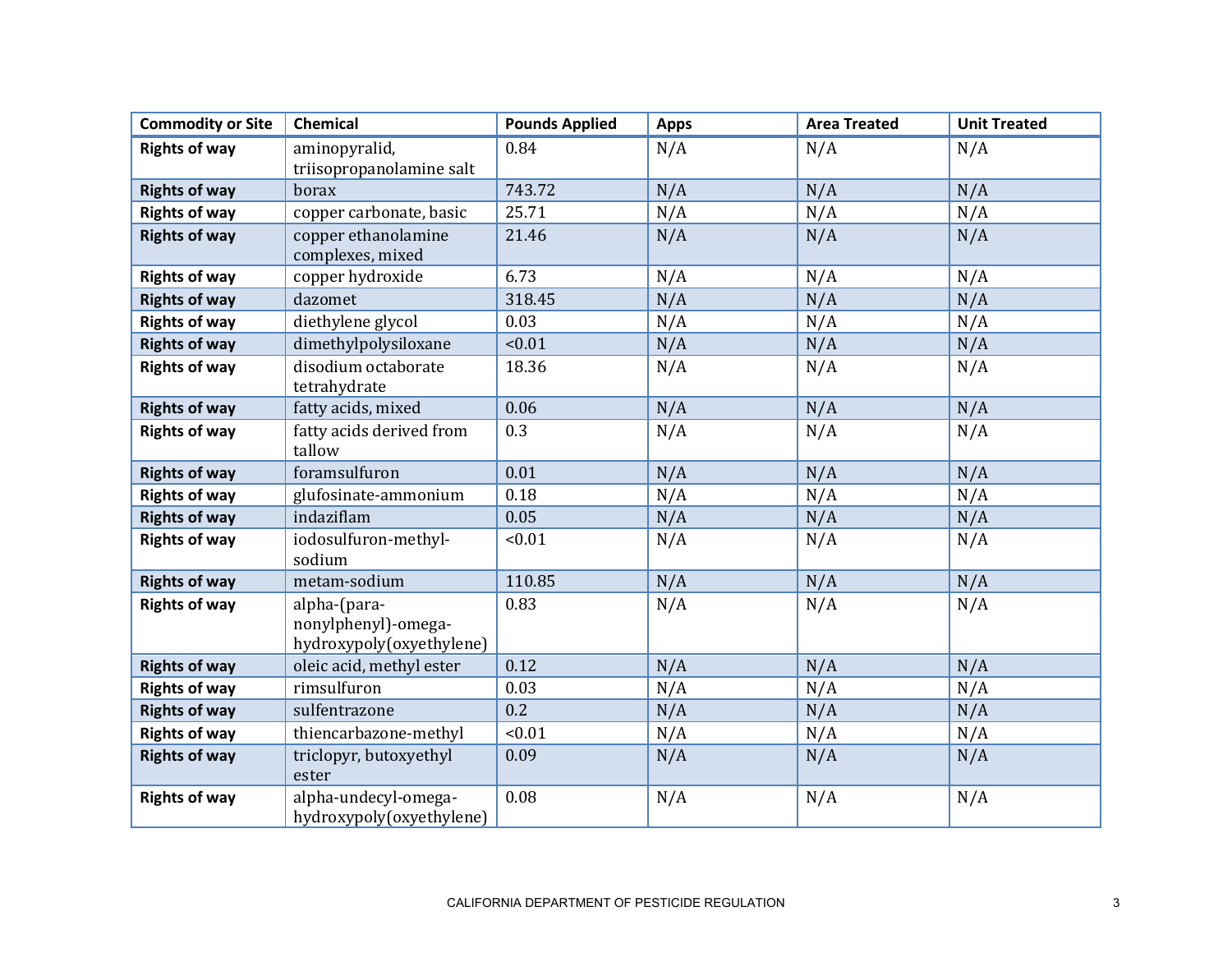| <b>Commodity or Site</b>          | <b>Chemical</b> | <b>Pounds Applied</b> | <b>Apps</b> | <b>Area Treated</b> | <b>Unit Treated</b> |
|-----------------------------------|-----------------|-----------------------|-------------|---------------------|---------------------|
| <b>Structural pest</b><br>control | abamectin       | < 0.01                | N/A         | N/A                 | N/A                 |
| <b>Structural pest</b><br>control | bifenthrin      | 6.73                  | N/A         | N/A                 | N/A                 |
| <b>Structural pest</b><br>control | boric acid      | 0.65                  | N/A         | N/A                 | N/A                 |
| <b>Structural pest</b><br>control | brodifacoum     | < 0.01                | N/A         | N/A                 | N/A                 |
| <b>Structural pest</b><br>control | bromadiolone    | < 0.01                | N/A         | N/A                 | N/A                 |
| <b>Structural pest</b><br>control | bromethalin     | < 0.01                | N/A         | N/A                 | N/A                 |
| <b>Structural pest</b><br>control | chlorfenapyr    | 0.94                  | N/A         | N/A                 | N/A                 |
| <b>Structural pest</b><br>control | cholecalciferol | < 0.01                | N/A         | N/A                 | N/A                 |
| <b>Structural pest</b><br>control | cyfluthrin      | 3.32                  | N/A         | N/A                 | N/A                 |
| <b>Structural pest</b><br>control | beta-cyfluthrin | 0.09                  | N/A         | N/A                 | N/A                 |
| <b>Structural pest</b><br>control | cypermethrin    | 0.14                  | N/A         | N/A                 | N/A                 |
| <b>Structural pest</b><br>control | deltamethrin    | 0.27                  | N/A         | N/A                 | N/A                 |
| <b>Structural pest</b><br>control | difethialone    | < 0.01                | N/A         | N/A                 | N/A                 |
| <b>Structural pest</b><br>control | diflubenzuron   | < 0.01                | N/A         | N/A                 | N/A                 |
| <b>Structural pest</b><br>control | dinotefuran     | 0.01                  | N/A         | N/A                 | N/A                 |
| <b>Structural pest</b><br>control | diphacinone     | < 0.01                | N/A         | N/A                 | N/A                 |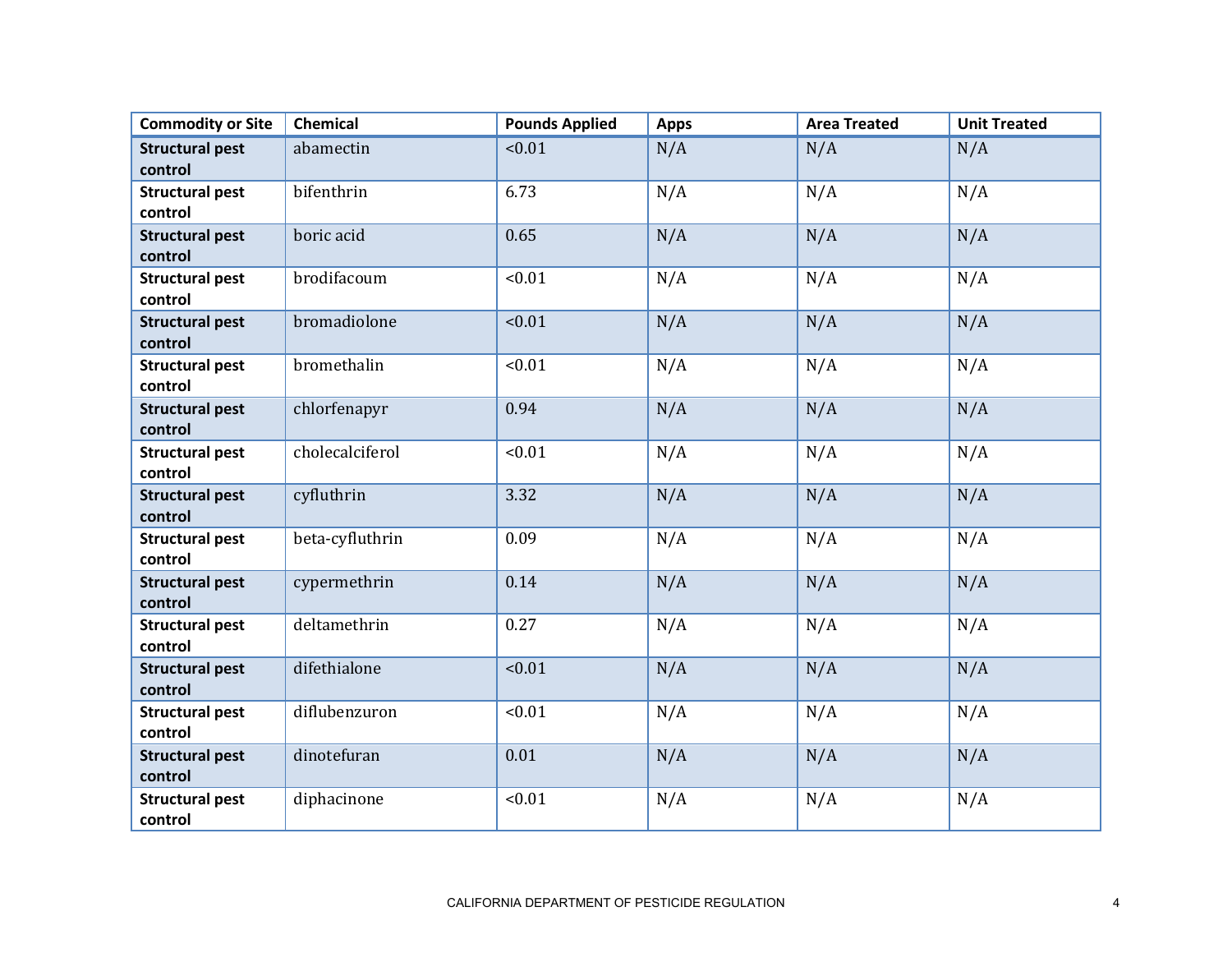| <b>Commodity or Site</b>          | Chemical                                | <b>Pounds Applied</b> | <b>Apps</b> | <b>Area Treated</b> | <b>Unit Treated</b> |
|-----------------------------------|-----------------------------------------|-----------------------|-------------|---------------------|---------------------|
| <b>Structural pest</b><br>control | disodium octaborate<br>tetrahydrate     | 3.49                  | N/A         | N/A                 | N/A                 |
| <b>Structural pest</b><br>control | esfenvalerate                           | 0.07                  | N/A         | N/A                 | N/A                 |
| <b>Structural pest</b><br>control | fipronil                                | 16.22                 | N/A         | N/A                 | N/A                 |
| <b>Structural pest</b><br>control | imidacloprid                            | 2.16                  | N/A         | N/A                 | N/A                 |
| <b>Structural pest</b><br>control | indoxacarb                              | 0.04                  | N/A         | N/A                 | N/A                 |
| <b>Structural pest</b><br>control | lambda-cyhalothrin                      | < 0.01                | N/A         | N/A                 | N/A                 |
| <b>Structural pest</b><br>control | novaluron                               | < 0.01                | N/A         | N/A                 | N/A                 |
| <b>Structural pest</b><br>control | n-octyl bicycloheptene<br>dicarboximide | < 0.01                | N/A         | N/A                 | N/A                 |
| <b>Structural pest</b><br>control | permethrin                              | 0.4                   | N/A         | N/A                 | N/A                 |
| <b>Structural pest</b><br>control | phenylethyl propionate                  | 0.01                  | N/A         | N/A                 | N/A                 |
| <b>Structural pest</b><br>control | piperonyl butoxide                      | 0.26                  | N/A         | N/A                 | N/A                 |
| <b>Structural pest</b><br>control | piperonyl butoxide, other<br>related    | 0.01                  | N/A         | N/A                 | N/A                 |
| <b>Structural pest</b><br>control | prallethrin                             | 0.02                  | N/A         | N/A                 | N/A                 |
| <b>Structural pest</b><br>control | pyrethrins                              | 0.02                  | N/A         | N/A                 | N/A                 |
| <b>Structural pest</b><br>control | pyriproxyfen                            | < 0.01                | N/A         | N/A                 | N/A                 |
| <b>Structural pest</b><br>control | silica aerogel                          | 0.49                  | N/A         | N/A                 | N/A                 |